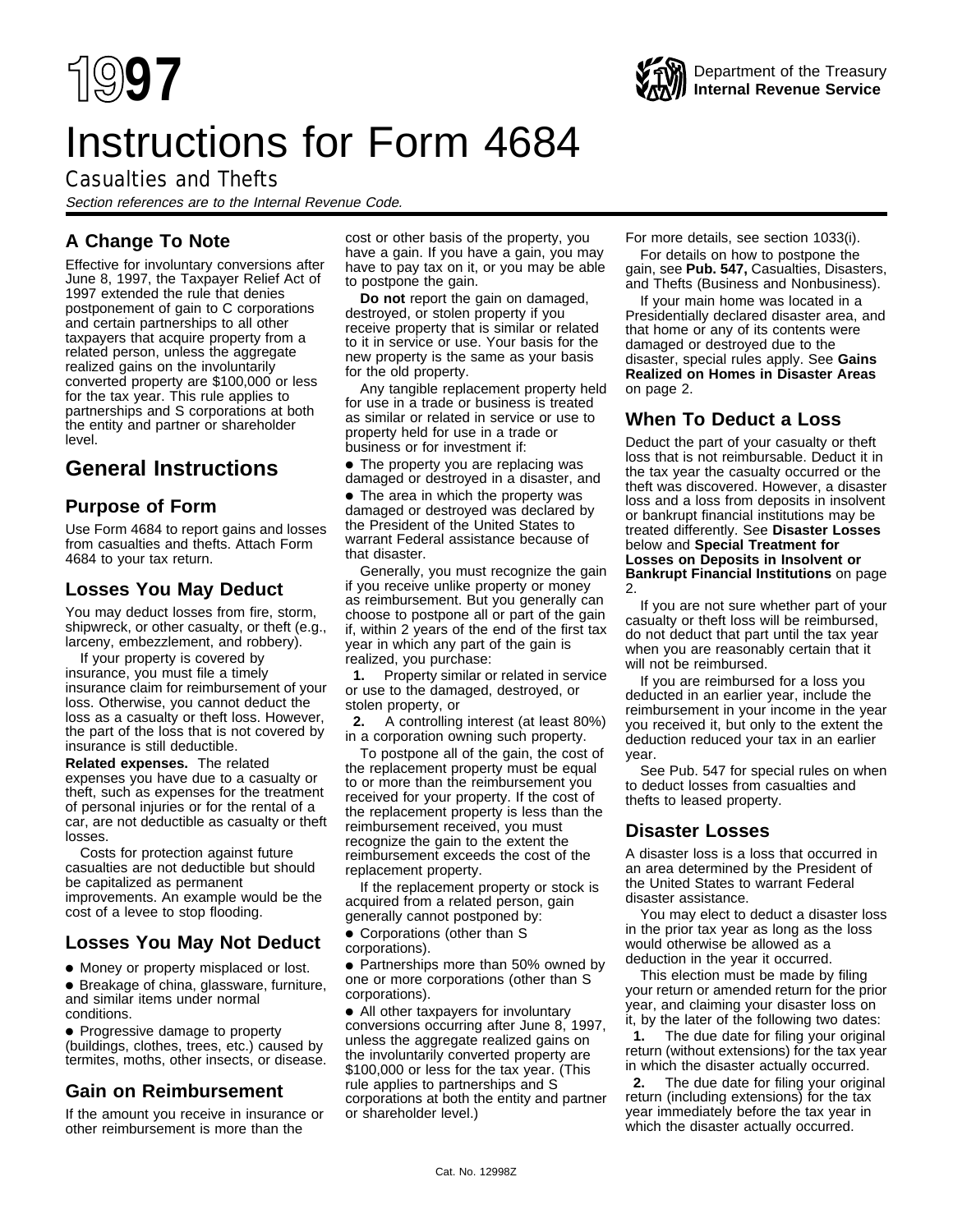You may revoke your election within 90 days after making it by returning to the IRS any refund or credit you received from the election. If you revoke your election before receiving a refund, you must repay the refund within 30 days after receiving it.

On the return on which you claim the disaster loss, specify the date(s) of the disaster and the city, town, county, and state in which the damaged or destroyed property was located.

**Note:** To determine the amount to deduct for a disaster loss, you must take into account as reimbursements any benefits you received from Federal or state programs to restore your property.

If your home was located in a disaster area and your state or local government ordered you to tear it down or move it because it was no longer safe to use as a home, the loss in value because it is no longer safe is treated as a disaster loss. The order for you to tear down or move the home must have been issued within 120 days after the area was officially declared a disaster area.

Use the value of your home before you moved it or tore it down as its fair market value after the casualty for purposes of figuring the disaster loss.

## **Gains Realized on Homes in Disaster Areas**

The following rules apply if your main home was located in an area declared by the President of the United States to warrant Federal assistance as the result of a disaster, and that home or any of its contents were damaged or destroyed due to the disaster. These rules also apply to renters who receive insurance proceeds for damaged or destroyed property in a rented home that is their main home.

• No gain is recognized on any insurance proceeds received for unscheduled personal property that was part of the contents of the home.

• Any other insurance proceeds you receive for the home or its contents is treated as received for a single item of property, and any replacement property you purchase that is similar or related in service or use to the home or its contents is treated as similar or related in service or use to that single item of property. Therefore, you can choose to recognize gain only to the extent the insurance proceeds treated as received for that single item of property exceed the cost of the replacement property.

• If you choose to postpone any gain from the receipt of insurance or other reimbursement for your main home or any of its contents, the period in which you must purchase replacement property is extended until 4 years after the end of the first tax year in which any part of the gain is realized.

**Example.** Your main home and its contents were completely destroyed in 1997 by a flood in a Presidentially declared disaster area. You received

insurance proceeds of \$200,000 for the home, \$25,000 for unscheduled personal property in your home, \$5,000 for jewelry, and \$10,000 for a stamp collection. The jewelry and stamp collection were kept in your home and were scheduled property on your insurance policy. No gain is recognized on the \$25,000 you received for the unscheduled personal property. If you reinvest the remaining proceeds of \$215,000 in a replacement home, any type of replacement contents (whether scheduled or unscheduled), or both, you can elect to postpone any gain on your home, jewelry, or stamp collection. If you reinvest less than \$215,000, any gain is recognized only to the extent \$215,000 exceeds the amount you reinvest in a replacement home, any type of replacement contents (whether scheduled or unscheduled), or both. To postpone gain, you must purchase the replacement property before 2002. Your basis in the replacement property equals its cost decreased by the amount of any postponed gain.

For details on how to postpone gain, see Pub. 547.

## **Special Treatment for Losses on Deposits in Insolvent or Bankrupt Financial Institutions**

If you are an individual who incurred a loss from a deposit in a bank, credit union, or other financial institution because it became insolvent or bankrupt, and you can reasonably estimate your loss, you can choose to deduct the loss as:

●A A casualty loss to personal use property on Form 4684, or

• An ordinary loss (miscellaneous itemized deduction) on Schedule A (Form 1040), line 22. The maximum amount you can claim is \$20,000 (\$10,000 if you are married filing separately). Your deduction is reduced by any expected state insurance proceeds and is subject to the 2% limit.

If you choose, you can wait until the year of final determination of the actual loss and treat that amount as a nonbusiness bad debt. A nonbusiness bad debt is deducted on Schedule D (Form 1040) as a short-term capital loss.

If you are a 1% or more owner, an officer of the financial institution, or related to any such owner or officer, you cannot deduct the loss as a casualty loss or as an ordinary loss. See **Pub. 550,** Investment Income and Expenses, for the definition of "related."

You cannot choose the ordinary loss deduction if any part of the deposits related to the loss is federally insured.

If you decide to deduct the loss as a casualty loss or as an ordinary loss and you have more than one account in the same financial institution, you must include all your accounts. Once you make the choice, you cannot change it without permission from the IRS.

To choose to deduct the loss as a casualty loss, complete Form 4684 as follows: On line 1, show the name of the financial institution and write "Insolvent Financial Institution." Skip lines 2 through 9. Enter the amount of the loss on line 10, and complete the rest of Section A.

If, in a later year, you recover an amount you deducted as a loss, you may have to include in your income the amount recovered for that year. For details, see **Recoveries** in **Pub. 525,** Taxable and Nontaxable Income.

# **Specific Instructions**

# **Which Sections To Complete**

Use **Section A** to figure casualty or theft gains and losses for property that is not used in a trade or business or for income-producing purposes.

Use **Section B** to figure casualty or theft gains and losses for property that is used in a trade or business or for income-producing purposes.

If property is used partly in a trade or business and partly for personal purposes, such as a personal home with a rental unit, figure the personal part in Section A and the business part in Section B.

## **Section A—Personal Use Property**

Use a separate column for lines 1 through 9 to show each item lost or damaged from a single casualty or theft. If more than four items were lost or damaged, use additional sheets following the format of lines 1 through 9.

Use a separate Form 4684 through line 12 for each casualty or theft involving property not used in a trade or business or for income-producing purposes.

**Do not** include any loss previously deducted on an estate tax return.

If you are liable for casualty or theft losses to property you **lease** from someone else, see Pub. 547.

## **Line 2**

Cost or other basis usually means original cost plus improvements. Subtract any postponed gain from the sale of a previous main home. Special rules apply to property received as a gift or inheritance.

## **Line 3**

Enter on this line the amount of insurance or other reimbursement you received or expect to receive for each property. Include your insurance coverage whether or not you are filing a claim for reimbursement. For example, your car worth \$2,000 is totally destroyed in a collision. You are insured with a \$500 deductible, but decide not to report it to your insurance company because you are afraid the insurance company will cancel your policy. In this case, enter \$1,500 on this line.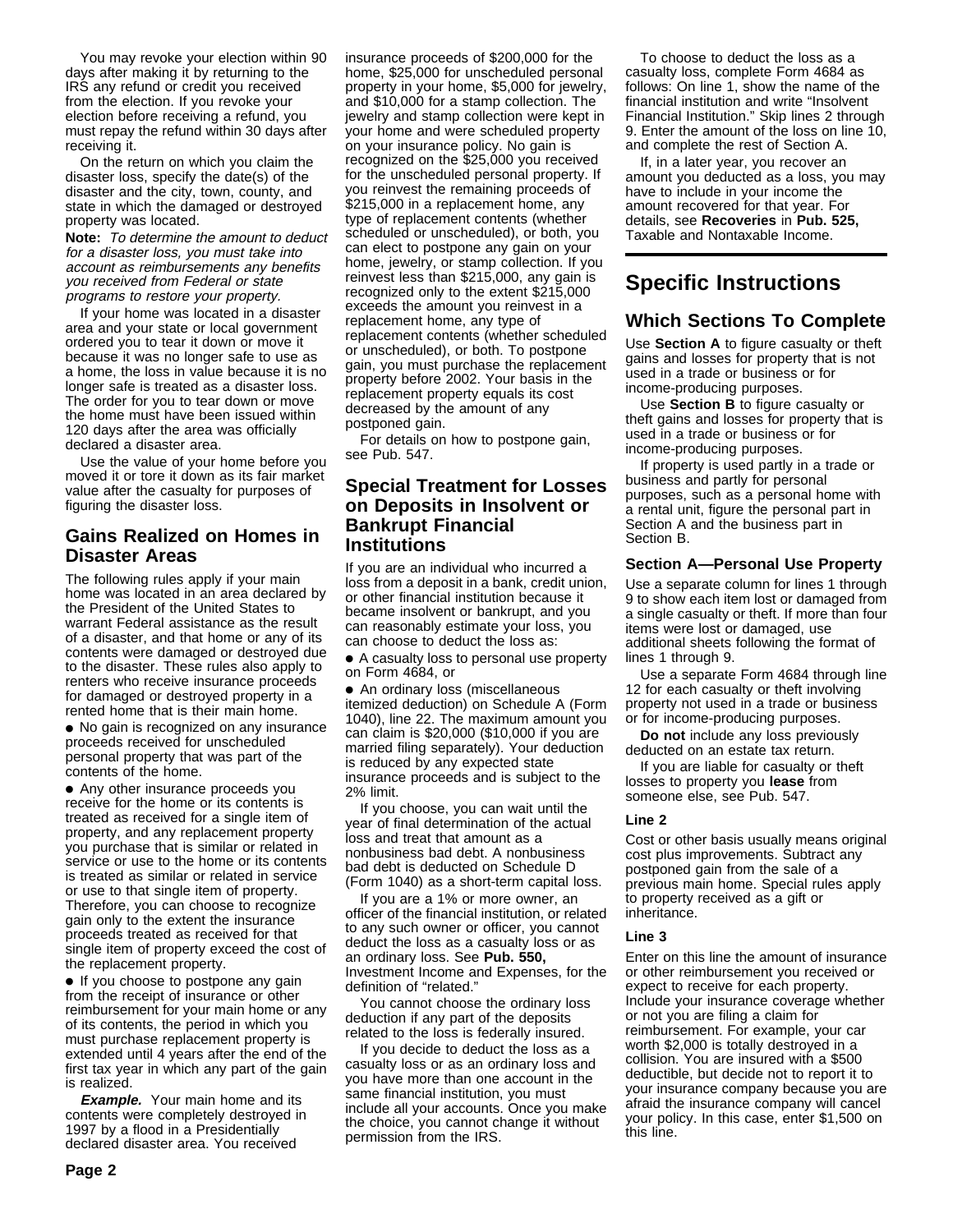If you expect to be reimbursed but have not yet received payment, you must still enter the expected reimbursement from the loss. If, in a later tax year, you determine with reasonable certainty that you will not be reimbursed for all or part of the loss, you can deduct for that year the amount of the loss that is not reimbursed.

**Types of reimbursements.** Insurance is the most common way to be reimbursed for a casualty or theft loss, but if:

• Part of a Federal disaster loan under the Disaster Relief Act is forgiven, the part you do not have to pay back is considered a reimbursement.

• The person who leases your property must make repairs or must repay you for any part of a loss, the repayment and the cost of the repairs are considered reimbursements.

• A court awards you damages for a casualty or theft loss, the amount you are able to collect, minus lawyers' fees and other necessary expenses, is a reimbursement.

• You accept repairs, restoration, or cleanup services provided by relief agencies, it is considered a reimbursement.

●A A bonding company pays you for a theft loss, the payment is also considered a reimbursement.

**Lump-sum reimbursement.** If you have a casualty or theft loss of several assets at the same time and you receive a lump-sum reimbursement, you must divide the amount you receive among the assets according to the fair market value of each asset at the time of the loss.

**Grants, gifts, and other payments.** Grants and other payments you receive to help you after a casualty are considered reimbursements only if they must be used specifically to repair or replace your property. Such payments will reduce your casualty loss deduction. If there are no conditions on how you have to use the money you receive, it is not a reimbursement.

**Use and occupancy insurance.** If insurance reimburses you for your loss of business income, it does not reduce your casualty or theft loss. The reimbursement is income, however, and is taxed in the same manner as your business income.

#### **Line 4**

If you are entitled to an insurance payment or other reimbursement for any part of a casualty or theft loss but you choose not to file a claim for the loss, you cannot realize a gain from that payment or reimbursement. Therefore, figure the gain on line 4 by subtracting your cost or other basis in the property (line 2) **only** from the amount of reimbursement you actually received. Enter the result on line 4, but do not enter less than zero.

If you filed a claim for reimbursement but did not receive it until after the year of the casualty or theft, see Pub. 547 for information on how to report the reimbursement.

#### **Lines 5 and 6**

Fair market value is the price at which the property would change hands between a willing buyer and a willing seller, each having knowledge of the relevant facts. The difference between the fair market value immediately before the casualty or theft and the fair market value immediately after represents the decrease in fair market value because of the casualty or theft.

The fair market value of property after a theft is zero if the property is not recovered.

Fair market value is generally determined by competent appraisal. The appraiser's knowledge of sales of comparable property about the same time as the casualty or theft, knowledge of your property before and after the occurrence, and the methods of determining fair market value are important elements in proving your loss.

The appraised value of property immediately after the casualty must be adjusted (increased) for the effects of any general market decline that may occur at the same time as the casualty or theft. For example, the value of all nearby property may become depressed because it is in an area where such occurrences are commonplace. This general decline in market value is not part of the property's decrease in fair market value as a result of the casualty or theft.

Replacement cost or the cost of repairs is not necessarily fair market value. However, you may be able to use the cost of repairs to the damaged property as evidence of loss in value if:

• The repairs are necessary to restore the property to the condition it was in immediately before the casualty;

• The amount spent for repairs is not excessive;

• The repairs only correct the damage caused by the casualty; and

• The value of the property after the repairs is not, as a result of the repairs, more than the value of the property immediately before the casualty.

To figure a casualty loss to real estate not used in a trade, business, or for income-producing purposes, measure the decrease in value of the property as a whole. All improvements, such as buildings, trees, and shrubs, are considered together as one item. Figure the loss separately for other items. For example, figure the loss separately for each piece of furniture.

#### **Line 15**

If there is a net gain on this line:

• Combine your short-term gains with your short-term losses, and enter the net short-term gain or loss on Schedule D (Form 1040), line 4. Estates and trusts enter this amount on Schedule D (Form 1041), line 2.

• Combine your long-term gains with your long-term losses and enter the net long-term gain or loss on Schedule D (Form 1040), line 11, column (f). Estates and trusts enter this amount on Schedule D (Form 1041), line 7, column (f).

• Combine your 28% rate gains with your 28% rate losses and enter the net 28% rate gain or loss on Schedule D (Form 1040), line 11, column (g). Estates and trusts enter this amount on Schedule D (Form 1041), line 7, column (g).

The holding period for long-term gains and losses is more than 1 year. For short-term gains and losses, it is 1 year or less. To figure the holding period, begin counting on the day after you received the property and include the day the casualty or theft occurred. See Schedule D for the definition of 28% rate gain or loss.

#### **Line 17**

Estates and trusts figure adjusted gross income in the same way as individuals, except that the costs of administration are allowed in figuring adjusted gross income.

#### **Section B—Business and Income-Producing Property**

Use a separate column of Part I, lines 19 through 27, to show each item lost or damaged from a single casualty or theft. If more than four items were lost or damaged, use additional sheets following the format of Part I, lines 19 through 27.

Use a separate Section B, Part I, of Form 4684 for each casualty or theft involving property used in a trade or business or for income-producing purposes. Use one Section B, Part II, to combine all Sections B, Part I.

For details on the treatment of casualties or thefts to business or income-producing property, including rules on the loss of inventory through casualty or theft, see Pub. 547.

If you had a casualty or theft loss involving a home you used for business or rented out, your deductible loss may be limited. First, complete Form 4684, Section B, lines 19 through 26. If the loss involved a home used for a business for which you are filing **Schedule C (Form 1040),** figure your deductible casualty or theft loss on **Form 8829,** Expenses for Business Use of Your Home. Enter on line 27 of Form 4684 the deductible loss from line 33 of Form 8829, and write "See Form 8829" above line 27. For a home you rented out or used for a business for which you are not filing Schedule C (Form 1040), see section  $280A(c)(5)$  to figure your deductible loss. Attach a statement showing your computation of the deductible loss, enter that amount on line 27, and write "See attached statement" above line 27.

**Note:** A gain or loss from a casualty or theft of property used in a passive activity is not taken into account in determining the loss from a passive activity unless losses similar in cause and severity recur regularly in the activity. See **Form 8582,**